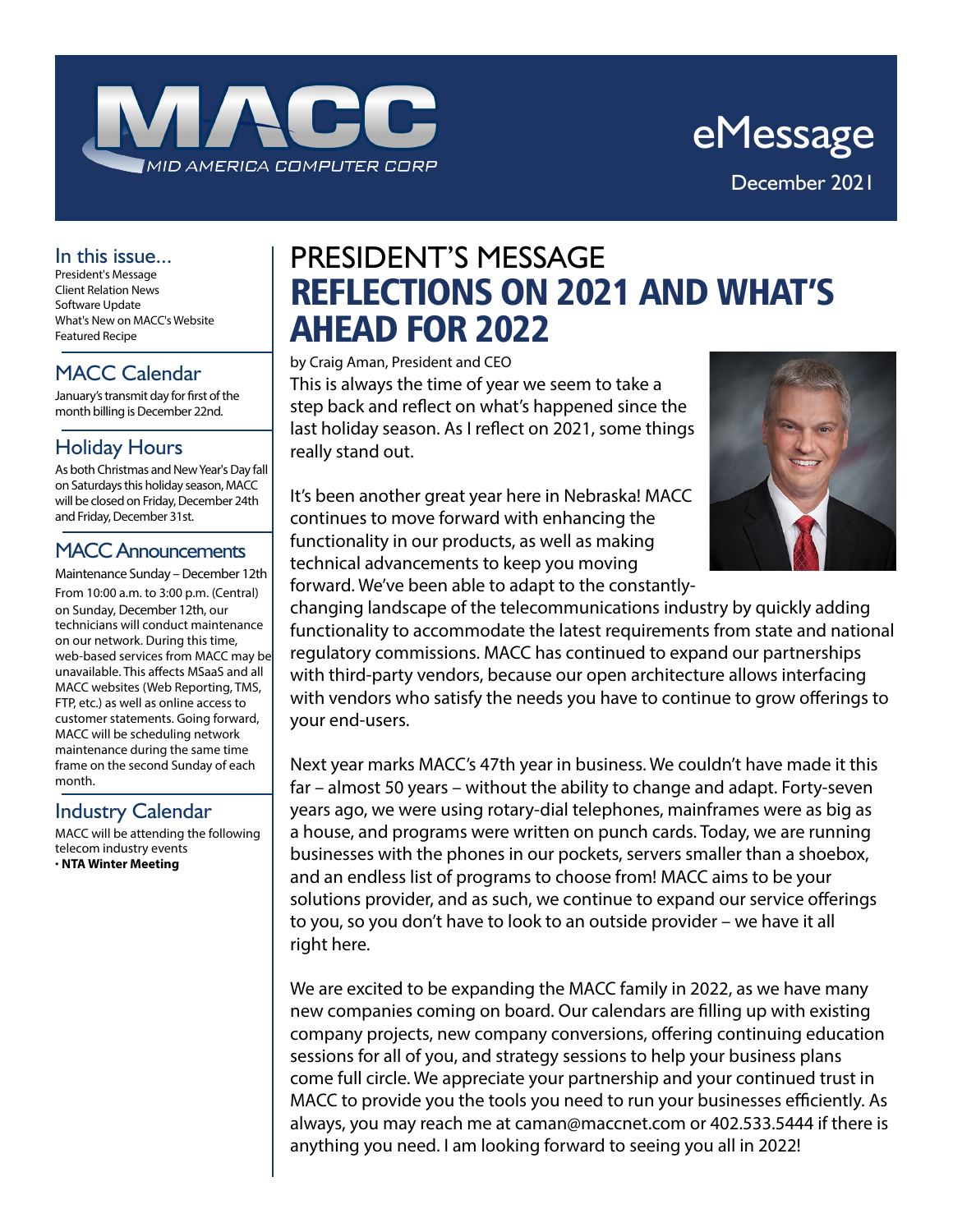# CLIENT RELATIONS NEWS WE SURE STUFFED A LOT OF EDUCATION IN!

by Joelle Kesling, Director of Client Services

By now most everyone has enjoyed their Thanksgiving dinner, and in the Thanksgiving spirit, we sure "stuffed" a lot of education in during our November Pop-Up Training classes.

We appreciate all the attendees who enjoyed the continuing education we have been offering in our new(ish) Pop-Up classes. Since COVID, everyone has made countless changes, and one we've made at MACC is enhancing education opportunities for our



customers by offering as many web options as possible and in various forms. Our first Pop-Up was held in February, our second in June, and our third and final session for 2021 was held in November.

The November Pop-Up sessions brought something new and fun to you all – recorded sessions, so you can tune in any time you like over the coming weeks. We recognize during these classes a lot of information can be shared, and it's helpful to have the opportunity to review the class if something was missed or if further clarification is needed. Because of that, and because you requested it, we added recordings to the value of these classes! The recordings can be found at https://maccclientcentral.com/pop-up-training/ november-2021. Please note, access to the Pop-up session recordings is limited to clients who signed-up for the training. Pop-up Training attendees will need to use the password sent to them last month.

Another training value-add for our WOW Subscribers is the ability to view videos like "What's New." The "What's New" classes are critical to keep you and your team apprised of the new functionality, enhanced functionality, and coming changes to the software. We have over a hundred WOW classes, with new videos being made all the time. The continuing education is invaluable for your users to increase their daily efficiencies!

If you have any questions, or would like additional information about continuing education classes, please contact your Client Relations Manager, Account Manager, or me (jkesling@maccnet.com/402.533.5270) to hear all the options.

Thank you again for making these virtual events a success!



HAVE A MINUTE? LEARN SOMETHING NEW WITH A MACC MINUTE TUTORIAL

[Visit: maccclientcentral.com](https://maccclientcentral.com/)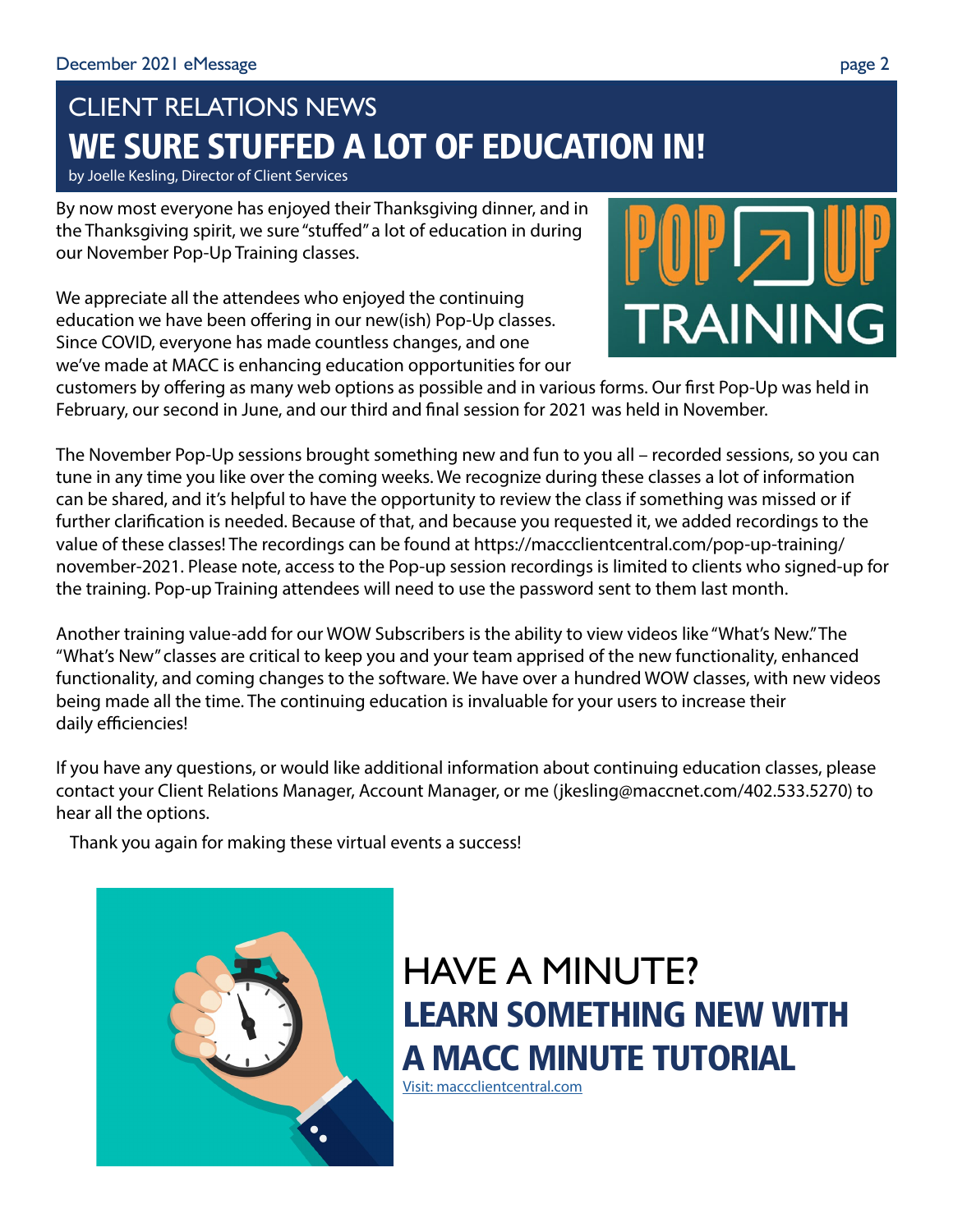# SOFTWARE UPDATE GET AN AUTOMATIC SNAPSHOT OF ACCOUNT AGING

by Julie Riecken, Training Support Manager

One of our most commonly used Customer Master reports is the Aged Trial Balance report. It can be found in the Reports Suite under Receivables.

This report is commonly used to review the Aging on accounts – which customers have balances in the under 30, 30-59 days, 60-89 days, and 90 and over days buckets. It's not uncommon for companies to need this report as of the first day of the month, before any transactions occur. You can either run it first thing on the first business day of the month, or you can auto-generate the report.



In the Report Suite, select Report Auto Generation. At the Report drop-down, select Aged Trial Balance. You'll then need to click on the lightning bolt to establish your criteria.

At the Aged Trial Balance Options window, select the criteria needed to run your report and right-click to select all accounts in the grid. A confirmation window will appear, stating "All multi-select options selected? Auto-include new values when running report?" By choosing yes to this prompt, any new accounts added between now and when the report is auto-generated will also be included in your report. Post to save your options.

Back at the Report Auto Generation window, select your Description, Report Options, and Recurrence. In this example, the Aged Trial Balance report will be automatically emailed as a .CSV and .PDF with the PDF being password protected at midnight on the first of every month.

To establish who receives the email, select the Email to List button. There, you will add email addresses associated with employees in the employee table. Keep in mind, the employees will need to know the PDF password when they receive the email.

This report scheduling option is extremely valuable for capturing a snapshot in time of your aging – on the first of every month. Set this up before December 31st to capture each month in 2022!

## WHAT'S NEW ON MACC'S WEBSITE? AN IMPORTANT REGULATORY DOCUMENT AND POP-UP TRAINING SESSION RECORDINGS WERE ADDED DURING NOVEMBER

The 2021 SOC 1 Type 2 Report was added to the Billing Services page and we made recordings of Pop-up Training sessions available for clients who attended the virtual event. You will need to first log-in to MACC's Client Central to see the new material. To access the Pop-up Training sessions, you will need the password provided to you via e-mail last month. Please contact your MACC Representative for assistance.

- 2021 SOC 1 Type 2 Report
- Pop-up Training Session recordings